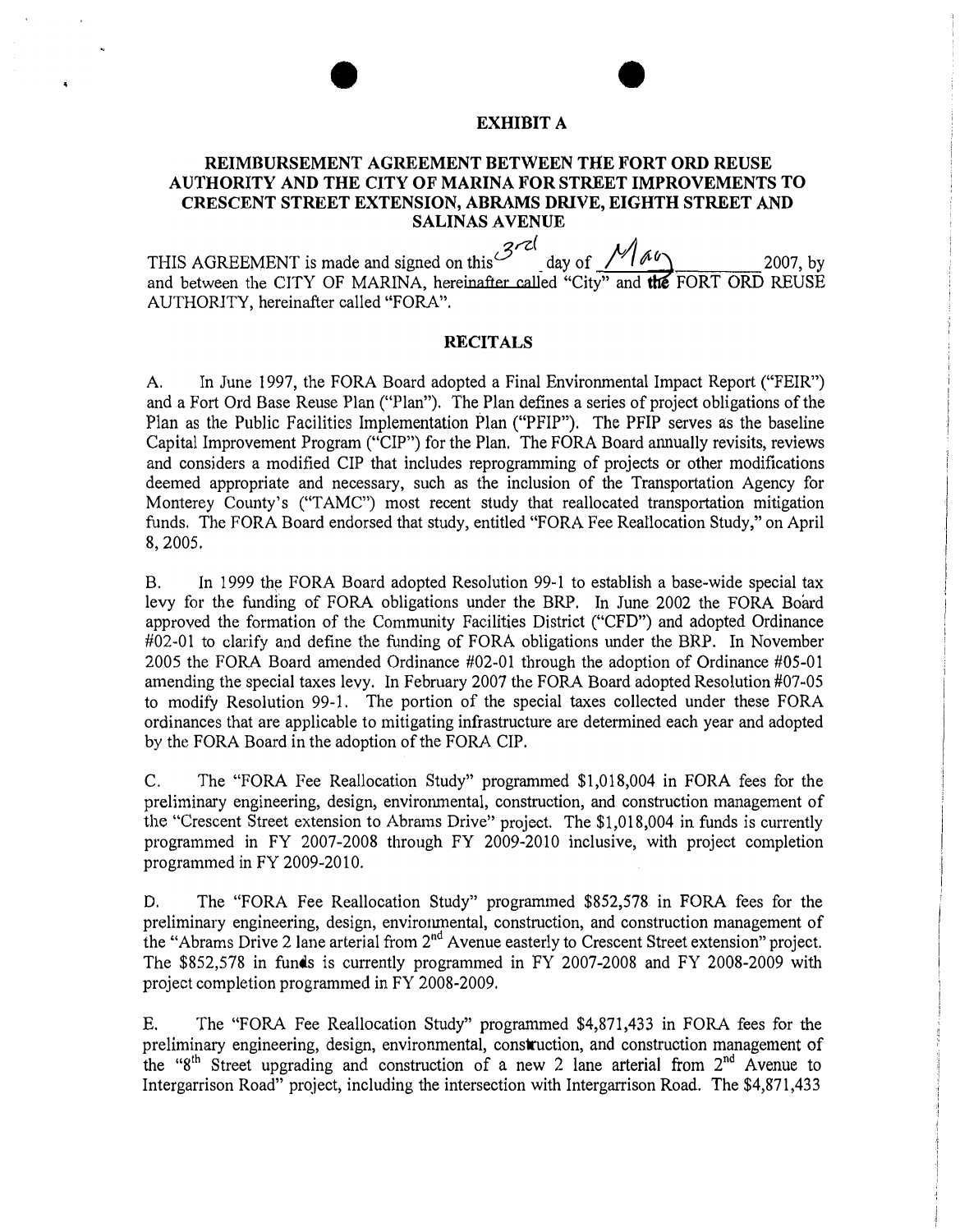in funds is currently programmed in FY 2007-2008 and FY 2008-2009 with project completion programmed in FY 2008-2009.

*/ I*  I

> F. The "FORA Fee Reallocation Study" programmed \$3,410,313 in FORA fees for the preliminary engineering, design, environmental, construction, and construction management of the "Salinas A venue construction of a new 2 lane arterial from Reservation Road to Abrams Drive" project. The \$3,410,313 in funds is currently programmed in FY 2007-2008 and FY 2008�2009 with completion programmed in 2008-2009.

> G. Together, the individual projects described in C., D., E. and F. above are referred to as "the Projects." FORA's funding obligation to �'the Projects" shall not exceed \$10,152,328, (Attachment 1) in total less FORA's engineering and accounting fee of 0.1%.

> H. On June 9, 2006, the FORA Board approved the FY 2006-2007 through FY 2021-2022 CIP, which programmed the Project components in the fiscal years noted in recitals C., D. E. and F. above. This CIP fwther programmed the receipt, by FORA, of CFD "Maximum Special Tax Rates" in fiscal years to support the performance of the CIP as adopted.

> I. The City compiles and maintains a Capital Improvement Program ("'City CIP") including construction and design of streets within the City. Under this City CIP, \$4,700,000 is programmed to fund the construction of 2<sup>nd</sup> Avenue from Patton Parkway to the northerly limits of the University Village development project. This project is referred to as the "completion project".

> J. The purpose of this Agreement is to establish the extent and manner in which City will be entitled to reimbursement by FORA for the FORA CIP programmed portion of the Project costs and the timing of the reimbursement by FORA.

# **NOW, THEREFORE, IT IS MUTUALLY AGREED BETWEEN THE PARTIES HERETO AS FOLLOWS:**

## 1. Design, Consulting, Construction and Initial Financing of Project.

1.1 Lead Agency. The City shall, in compliance with the City's request of April 27, 2005, replace FORA as lead agency and shall serve as lead agency for the Projects, and shall continue as lead agency for the "completion project":

1.2 Engineering, Design, Environmental, Construction, Construction Management, and Other Services. The City shall retain necessary services and prepare all studies and documents required for environmental clearance for the Projects. The City shall also provide all required engineering, design, environmental, and other services for environmental clearance, permitting, design, construction, bidding, and construction management of the Projects. The City shall prepare the design documents in full conformance with the design requirements for the Projects approved by the City and in full conformance with the provisions of the applicable state and local codes. The Projects' design, engineering and construction must also meet the minimum carrying capacity and design requirements noted in the "FORA Fee Reallocation Study" Scenario C. The City shall commence preliminary engineering, design, environmental, and other services in FY 2006/2007.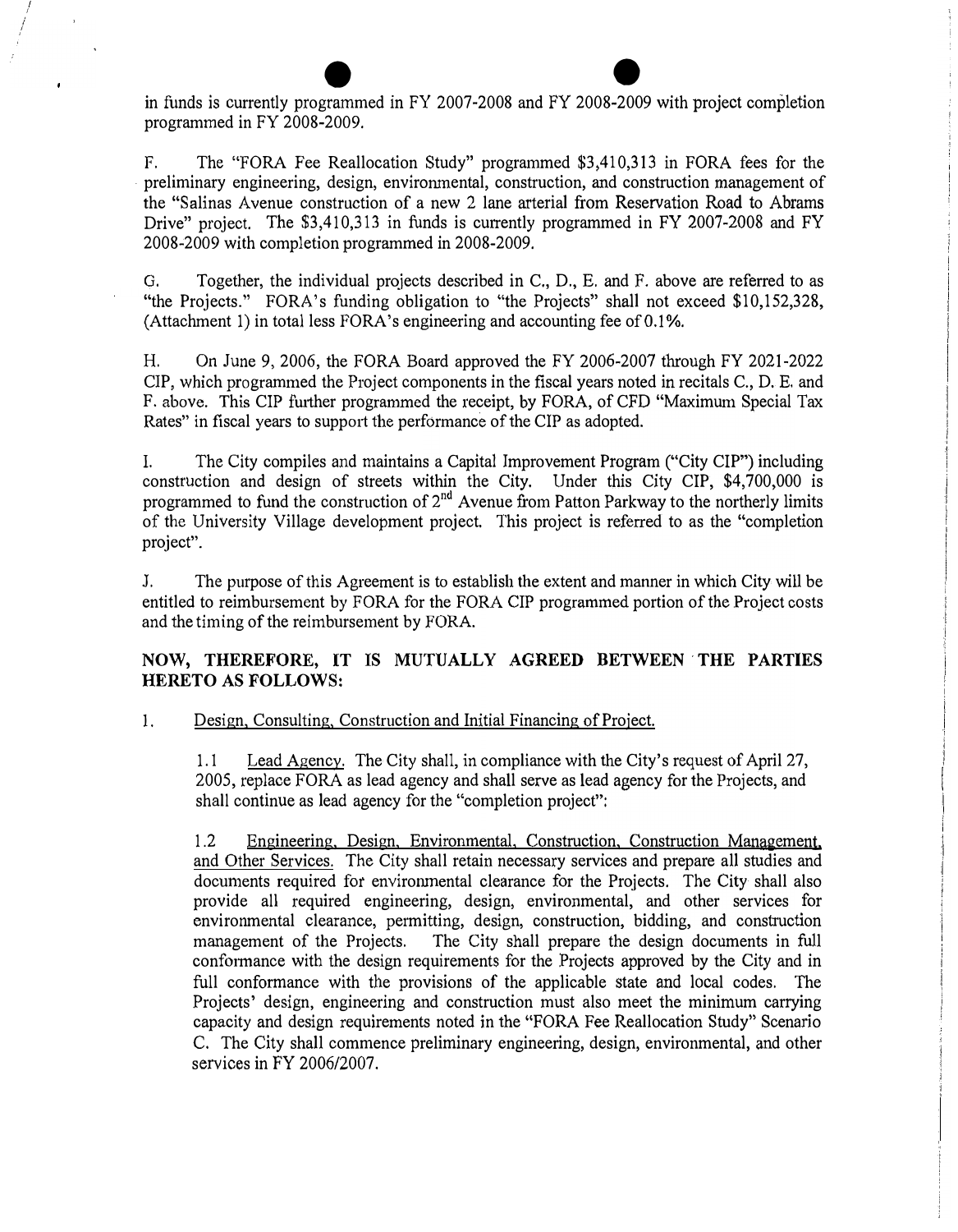e and the extending of City Provided Pre-Construction Services: Dependant upon market conditions and the issuance of building permits within the developable lands of the former Fort Ord, FORA will honor and pay invoices for services rendered by City and/or its consultants in providing the services enumerated in paragraph 1.2 above. The maximum amount payable to the project is as stated in paragraph 3 Amount of Reimbursement below. No payment will be made prior to the first day of the fiscal year in which the work is programmed to be performed. The FORA fiscal year is July I through June 30. The amounts payable, as indicated herein, will be adjusted annually, following approval of the FORA Board, by the Construction Cost Index as published each January by the Engineering News Record (ENR) commencing with the first such publication following the effective date of this agreement. FORA shall have sole discretion as to the source of funds for use in satisfying its obligation under this agreement.<br> $1.3.1$ 

ż

8th Street. Pre-construction services are to begin and be completed in FY 2007-2008. The amount payable for these services shall not exceed 20% of the programmed project cost (\$974,287 of \$4,871,433 in FY 2006-2007 CIP).

1.4 Project Reprogramming. FORA shall not reprogram the Project to a later\_period unless development is delayed by market conditions as noted in Article 2 below.

- 2. Reimbursement to City. FORA's obligation to reimburse the City is contingent upon the development market and FORA's corresponding collection of development fees from former Fort Ord development projects. Development fees collected under the FORA CFD are the only source of funds obligated for reimbursement under this Agreement. FORA shall reimburse the City for costs incurred from initiation through Project completion and in accord with the amounts of reimbursement not to exceed the aggregate total for the projects as outlined in the CIP. The City may advance the construction of the "completion project" to coincide with construction of the projects.
- 3. Amount of Reimbursement. FORA, under this agreement with the City, shall reimburse the City for an amount not to exceed FORA's share of the total project cost, as presented in the FORA CIP, as the CIP may be updated from year to year, less 0.1% to be retained by FORA to fund its cost of engineering and accounting. The total reimbursement payable by FORA to City shall not exceed FORA's total combined obligations to the projects and shall include design and construction of the 2<sup>nd</sup> Avenue "completion project" for funding within this stated limitation.

FORA may from time to time, prior or subsequent to this agreement, enter other funding agreements, in conformance with its CIP, for the purpose of mitigating traffic impacts resulting from the redevelopment and reuse of the former Fort Ord. The timing of reimbursements to the City shall honor such other agreements and the total reimbursement amount payable to the City shall be reduced by FORA's reimbursements or other compensation paid to or allowed developers constructing any portions of the Projects as herein defined.

4. Invoices to FORA. The City shall submit invoices to FORA on a no more frequent than monthly interval, at a mutually agreeable date. The final invoice shall include a copy of a Notice of Completion filed with the City Recorder's office for the project.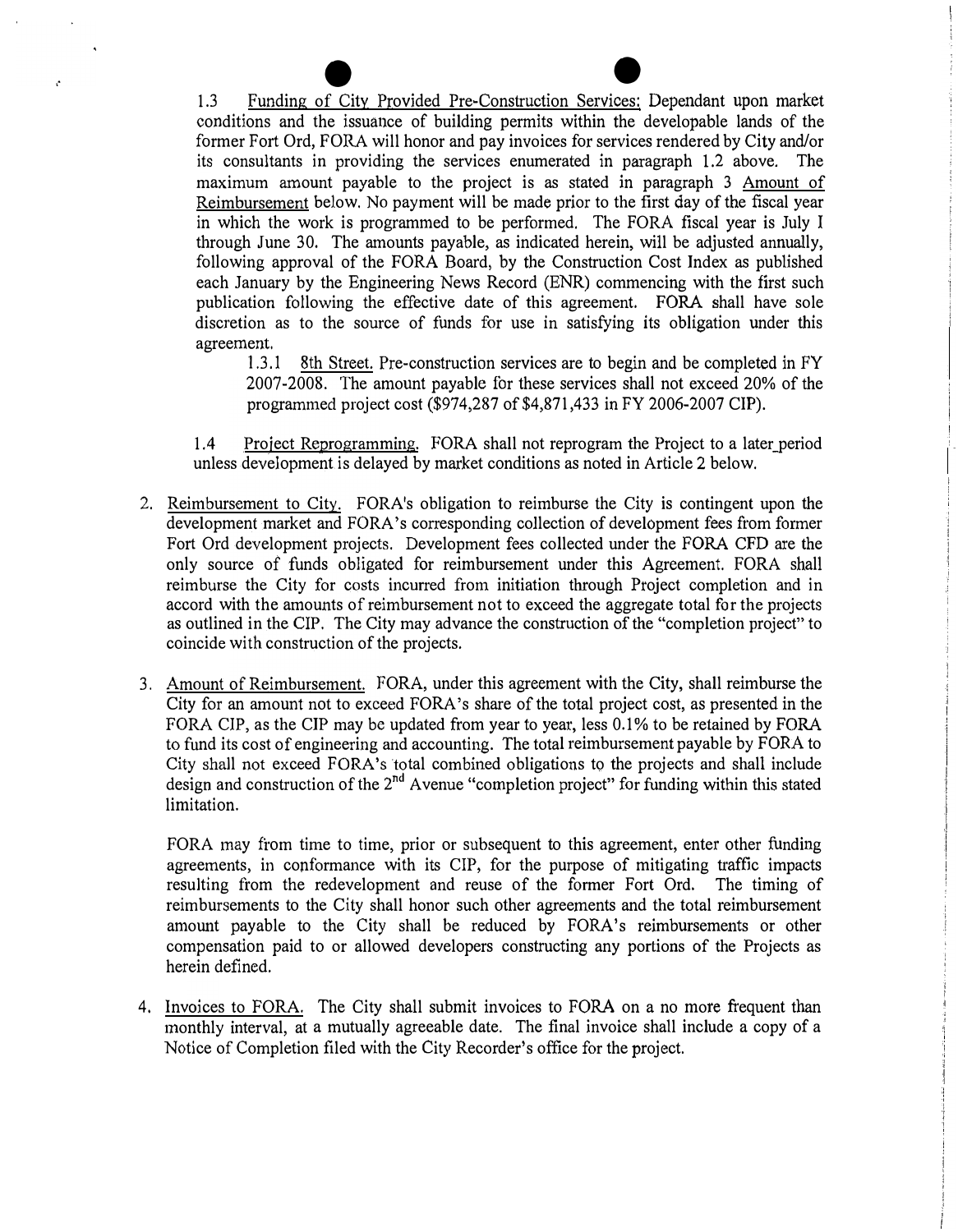- e **Exercise 19 and 20 and 20 and 30 and 31 and 32**<br>5. <u>Timing of Reimbursement.</u> FORA shall commence reimbursement payments to the City when development fees programmed to fund the Projects become available with the first payment due in a month when projected development fees are collected by FORA. Other reimbursement agreements of record shall be paid concurrent to this Agreement.
- 6. Audit. The City agrees that the City's books and expenditures related to the Projects shall be subject to audit by FORA.
- 7. Amendment by Written Recorded Instrument. This Agreement may be amended or modified in whole or in part, only by a written and recorded instrument executed by both of the parties.
- 8. Indemnity and Hold Harmless. City agrees to indemnify, defend and hold FORA harmless from and against any loss, cost claim or damage directly related to City's actions or inactions under this Agreement.
- 9. Governing Law. This Agreement shall be governed by and interpreted by and in accordance with the laws of the State of California.
- 10. Entire Agreement. This Agreement along with any exhibits and attachments hereto, constitutes the entire agreement between the parties hereto concerning the subject matter hereof.
- 11. Interpretation. It is agreed and understood by the parties hereto that this Agreement has been arrived at through negotiation and that neither party is to be deemed the party which prepared this Agreement within the meaning of Civil Code Section 1654.

12. Attorney's Fees. If a proceeding is brought to enforce any part of this Agreement, the prevailing party shall be entitled to recover as an element of costs of suit, and not as damages, a reasonable attorneys' fee to be fixed by the arbitrator or Court. The "prevailing party" shall be the party entitled to recover costs of suit, whether or not the suit proceeds to arbitrator's award or judgment. A party not entitled to recover costs shall not recover attorneys' fees. No sum for attorneys' fees shall be counted in calculating the amount of an award or judgment for purposes of determining whether a party is entitled to recover costs or attorneys' fees.

**IN WITNESS WHEREOF,** the parties hereto have executed this agreement on the day and year set out opposite their respective signatures.

Date: <u>MAY 3, 2007</u> ۲

**APPROVED AS TO FORM:** 

**City Attorney** Rob Wellington

Bv: City Mahager Anthony Altfeld

r<br>|<br>|<br>|

Pursuant to Resolution No. 2007-65 **ATTEST:**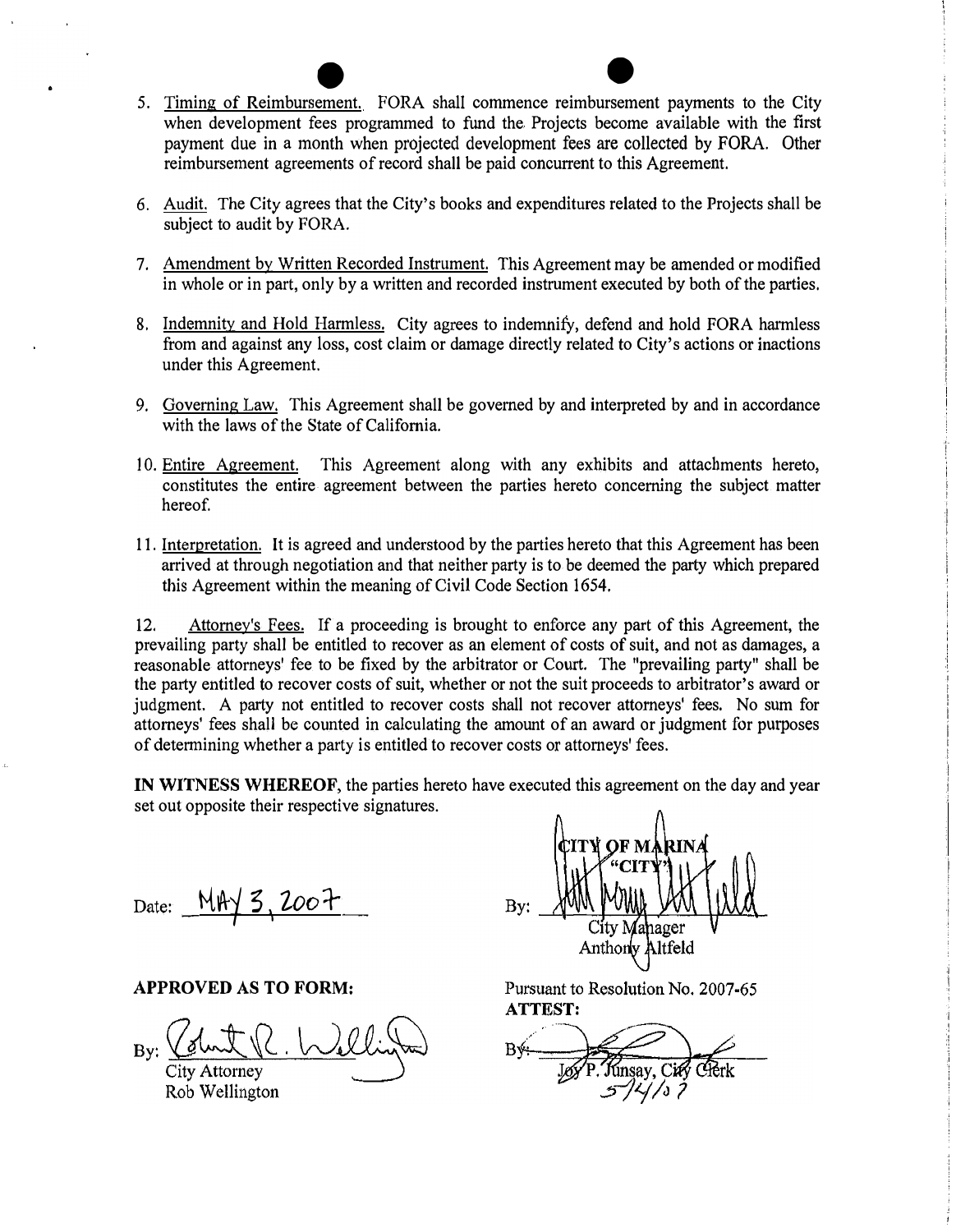**C FORTORD REUSE AUTHORITY** TÓRA en Executive Officer<br>Michael A. Houlemard, Jr.

 $\frac{107}{10}$ Date: <u>May 30</u>

APPROVED AS TO FORM: not a B<sub>2</sub> FORA Counsel Gerald Q. Bowder, Esq.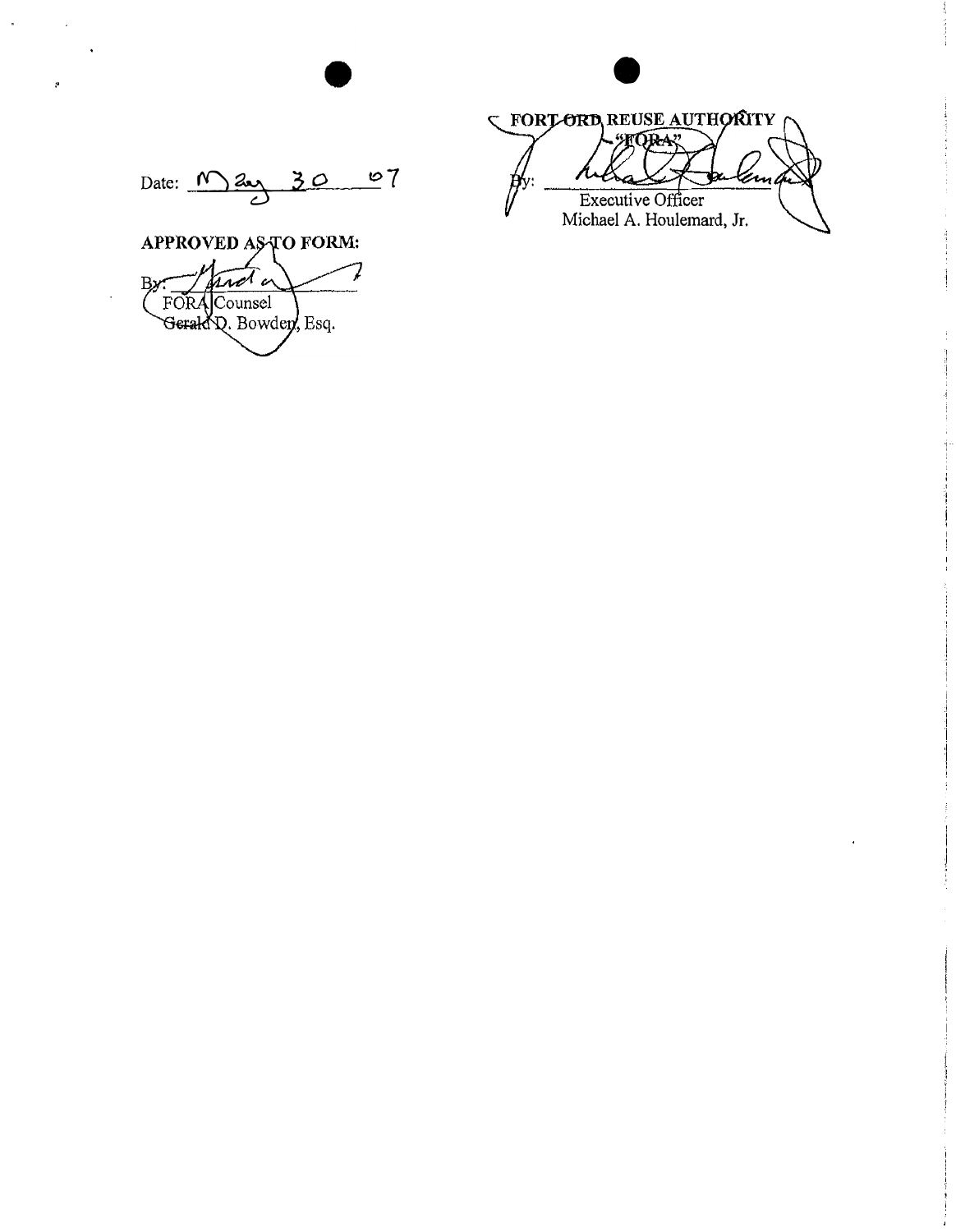# **ATTACHMENT 1**

 $\mathbf{r}$ 

 $\pmb{\mathcal{F}}$